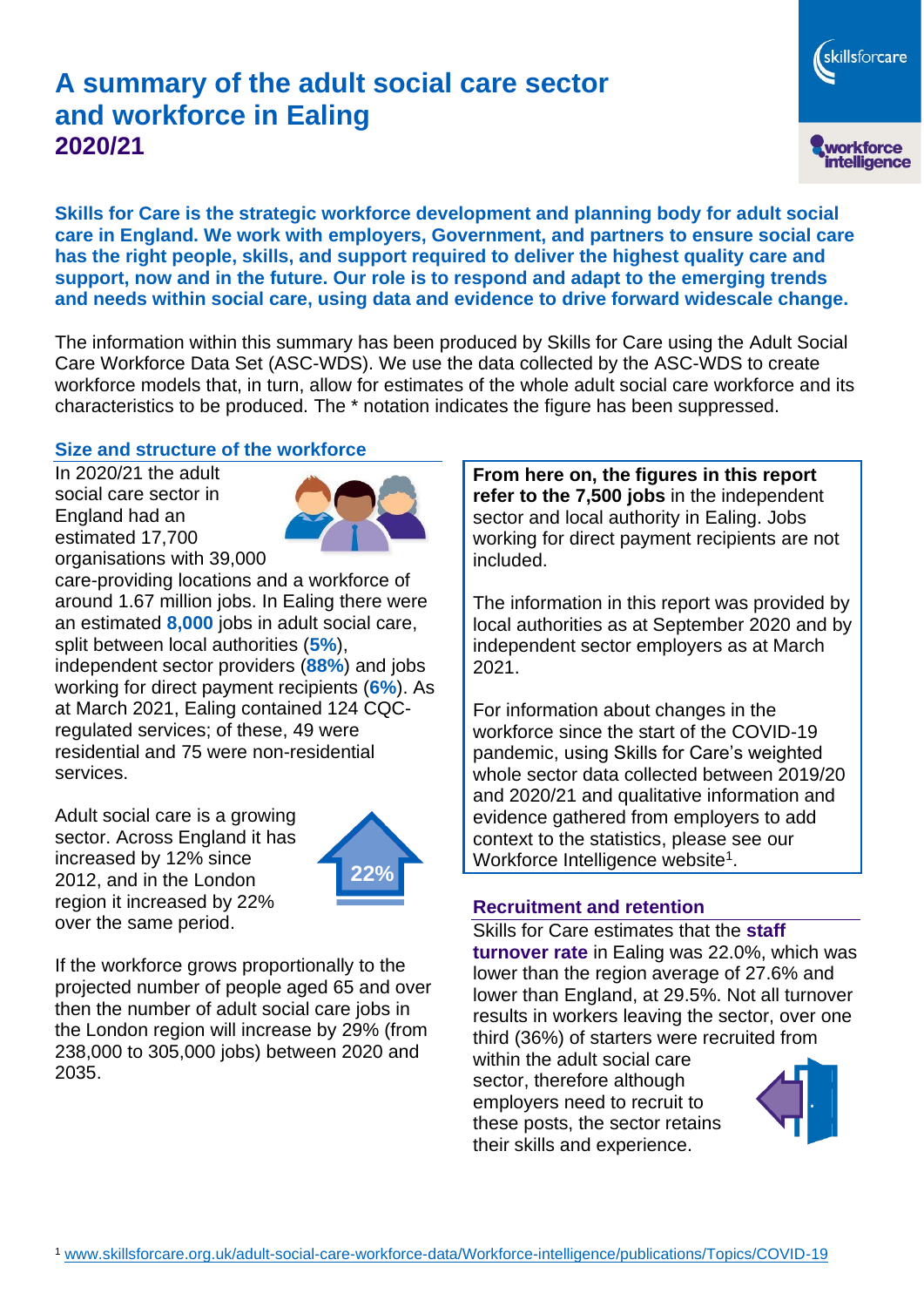Adult social care has an experienced 'core' of workers. Workers in Ealing had on average **7.5 years of experience in the sector** and 76% of the workforce had been working in the sector for at least three years.

Using both workforce intelligence evidence and our links with employers and stakeholders across England, we know that recruitment and retention is one of the largest issues faced by employers. We have many resources and tools available to help, for example the 'Values-based recruitment and retention toolkit'<sup>2</sup> and 'Seeing potential: widen your talent pool'. <sup>3</sup> For more information please visit: [www.skillsforcare.org.uk/recruitment-retention](http://www.skillsforcare.org.uk/recruitment-retention)

#### **Employment information**

We estimate Ealing had **7,500** adult social care jobs employed in the local authority and independent sectors. These included 550 managerial roles, 350 regulated professionals, 5,800 direct care (including 5,100 care workers), and 850 othernon-care proving roles.

The average number of **sickness days** taken in the last year in Ealing was 6.2, (8.5 in London and 9.5 across England). With an estimated directly employed workforce of 7,000, this would mean employers in Ealing lost approximately **44,000 days to sickness in 2020/21**. In England levels of staff sickness have nearly doubled over the course of the pandemic between 2019/20 and 2020/21, in total around 6 million extra days were lost to sickness than in the year before.

Around half (50%) of the workforce in Ealing were on zero-hours contracts. Around a half (48%) of the workforce usually worked fulltime hours and 52% were part-time.

### **Chart 1. Proportion of workers on zero hours contracts by area**

| England |
|---------|
| London  |
| Ealing  |



### **Workforce demographics**

The majority (83%) of the workforce in Ealing were female, and the average age was 46.5 years old. Workers aged 24 and



under made up 4% of the workforce and workers aged over 55 represented 29%. Given this age profile approximately 2,200 people will be reaching retirement age in the next 10 years.

Nationality varied by region, in England 83% of the workforce identified as British, while in the London region this was 63%. An estimated 63% of the workforce in Ealing identified as British, 15% identified as of an EU nationality and 23% a non-EU nationality, therefore there was a higher reliance on non-EU than EU workers.

### **Pay**



Table 1 shows the full-time equivalent annual or hourly pay rate of selected job roles in Ealing (area), London (region) and England. All figures

represent the independent sector as at March 2021, except social workers which represent the local authority sector as at September 2020. At the time of analysis, the National Living Wage was £8.72.

#### **Table 1. Average pay rate of selected job roles by area**

|                                 | <b>England</b> | Region  | Area    |  |
|---------------------------------|----------------|---------|---------|--|
| Full-time equivalent annual pay |                |         |         |  |
| Social Worker <sup>t</sup>      | £37,100        | £44,500 | £48,900 |  |
| Registered nurse                | £33,600        | £34,700 | £34,600 |  |
| Hourly pay                      |                |         |         |  |
| National Living<br>Wage         | £8.72          | £8.72   | £8.72   |  |
| Senior care worker              | £10.00         | £10.43  | £10.62  |  |
| Care worker                     | £9.29          | £9.70   | £9.67   |  |
| Support and<br>outreach         | £9.53          | £10.19  | £9.54   |  |

†Local authority social workers only.

Please note that pay varies by sector, with local authority pay generally being higher than independent sector pay.